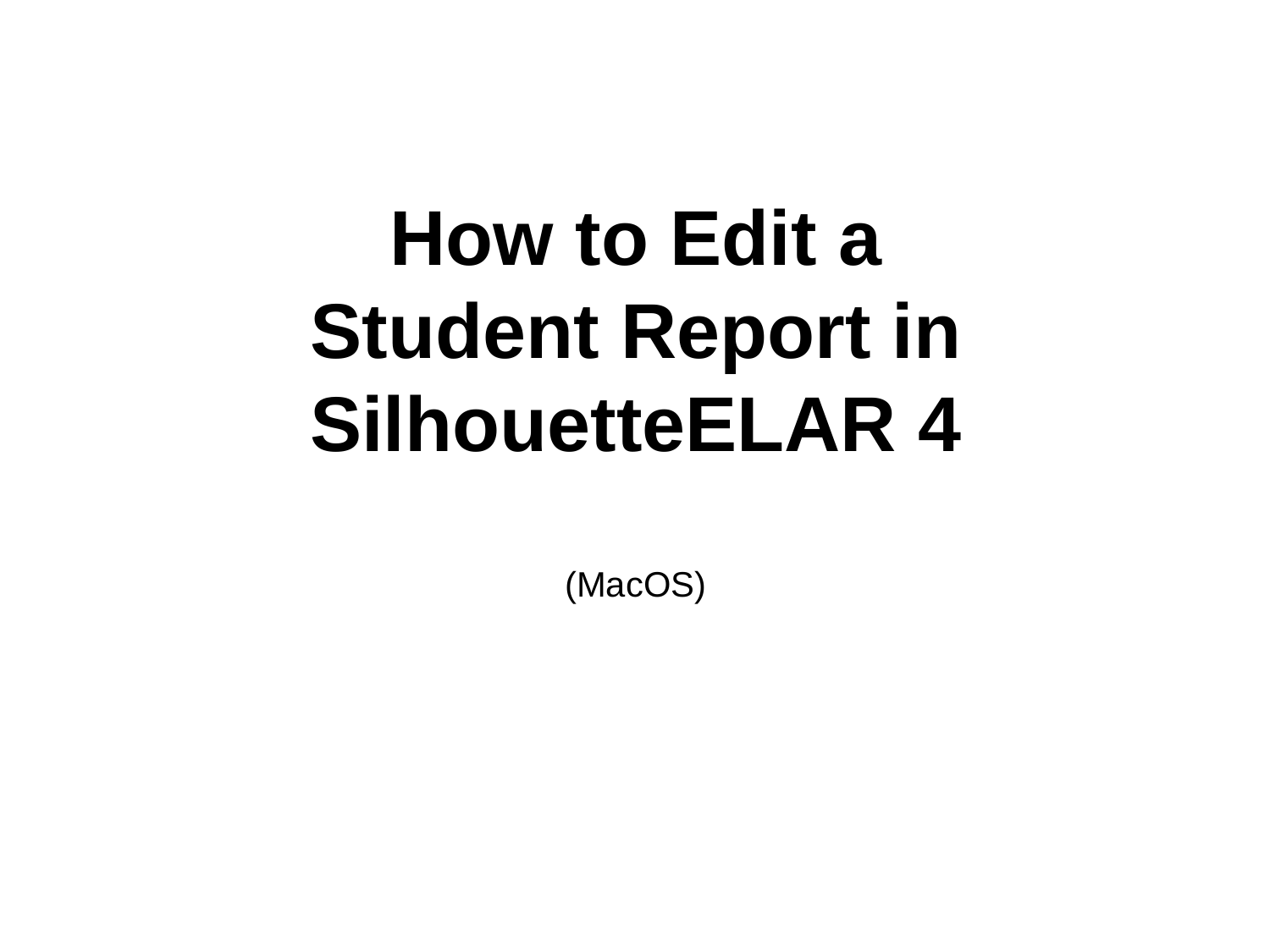## Open SilhouetteELAR 4 and click on **Student Reports**



Check for On-Line Update

Quit

copyright Duet Software, Inc.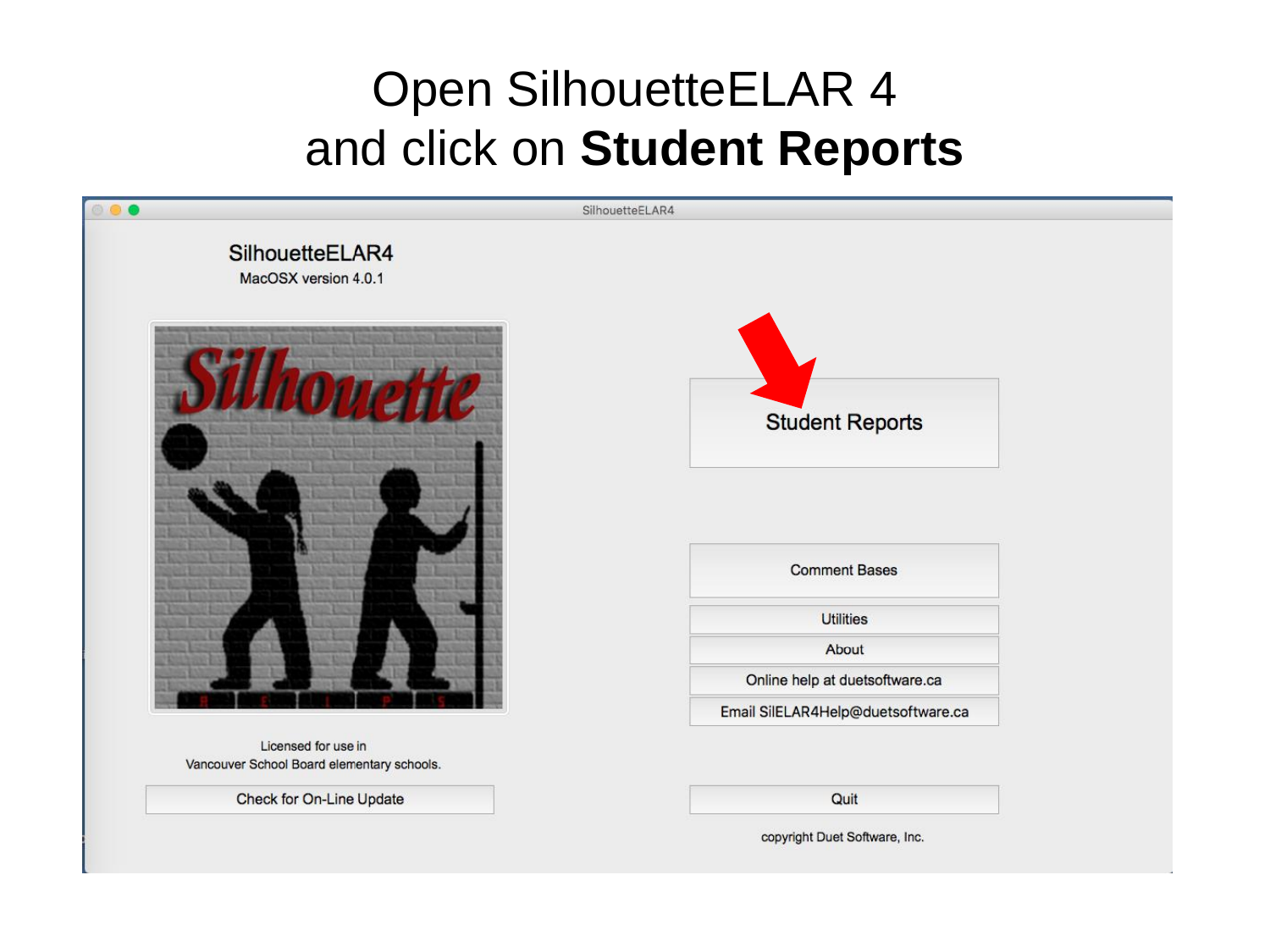In the **Folders** list on the left side of the **Student Reports**  window:

- 1. Select a folder of reports.
- 2. Click on the **Interim Report** radio button. The student names should appear on the right side of the screen.
- 3. Click on a student's name to edit her ELAR report.

| $\bullet\bullet\bullet$                                                                                                                                    | SilhouetteELAR4- Student Reports                                                                                                                                                      |
|------------------------------------------------------------------------------------------------------------------------------------------------------------|---------------------------------------------------------------------------------------------------------------------------------------------------------------------------------------|
| <b>Student Reports</b><br>Location of resource folders:<br>/Users/admin/SilhouetteELAR4/Classes<br>Folder: ELAR-1920-Int<br>ELAR-1920-Int<br>ELAR-1920-Pri | 2 student files: ELAR-1920-Int:Interim Report<br>Sort by: Surnames<br>and by Grades<br>Browse<br>LC.<br>O Interim Report C Year-End Report<br>2019-09-<br>3 student names appear here |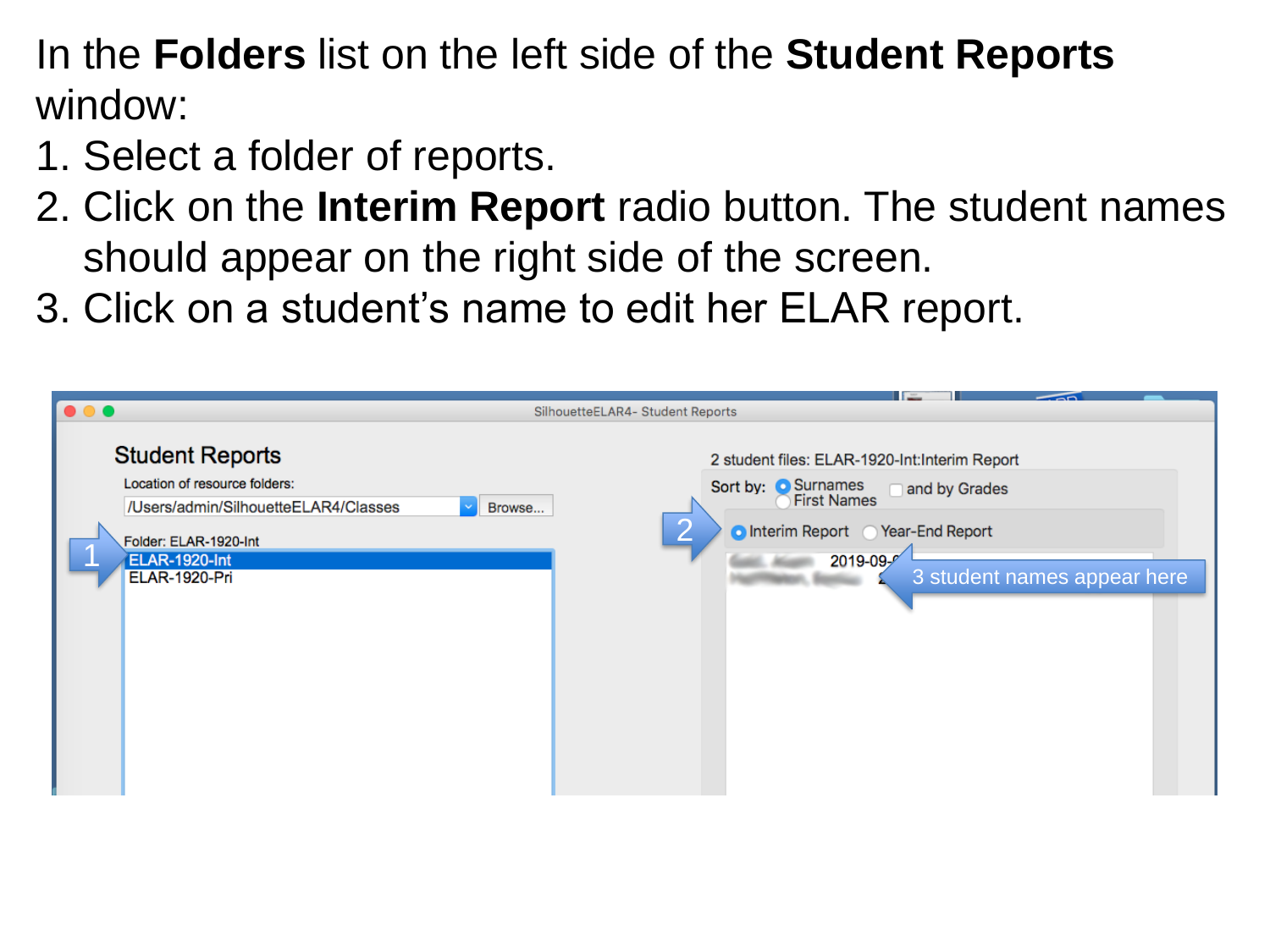- 1. Add additional comments to your ELAR reports by clicking **Additional Comments.** *Please see the separate instruction guide on Additional Comments to learn about the many features in this section. Please see the separate instruction guides for Comment Bases if you wish to use Comment Bases with your ELAR report.*
- 2. You can preview your ELAR report before printing by clicking **View/Print**. *Please see the separate instruction guide Printing ELAR Reports to learn about printing features*.
- 3. Other menu items: the **Clear Checks** menu is easily understood*. Try it out on a 'practice' student file.*
- 4. In the **Tools** menu are **Rename Student** and **Delete Student File**. They are easily understood.
- *5. Please see the separate instruction guides on SilhouetteELAR4 menu items for details about the Alternate Text Utilities and the How to Clone ELAR reports (The Clone Interim Report 1 / Clone Interim Report 2 selector will appear to the right of the EXIT button only when editing Interim Report 2 or Final Reports).*